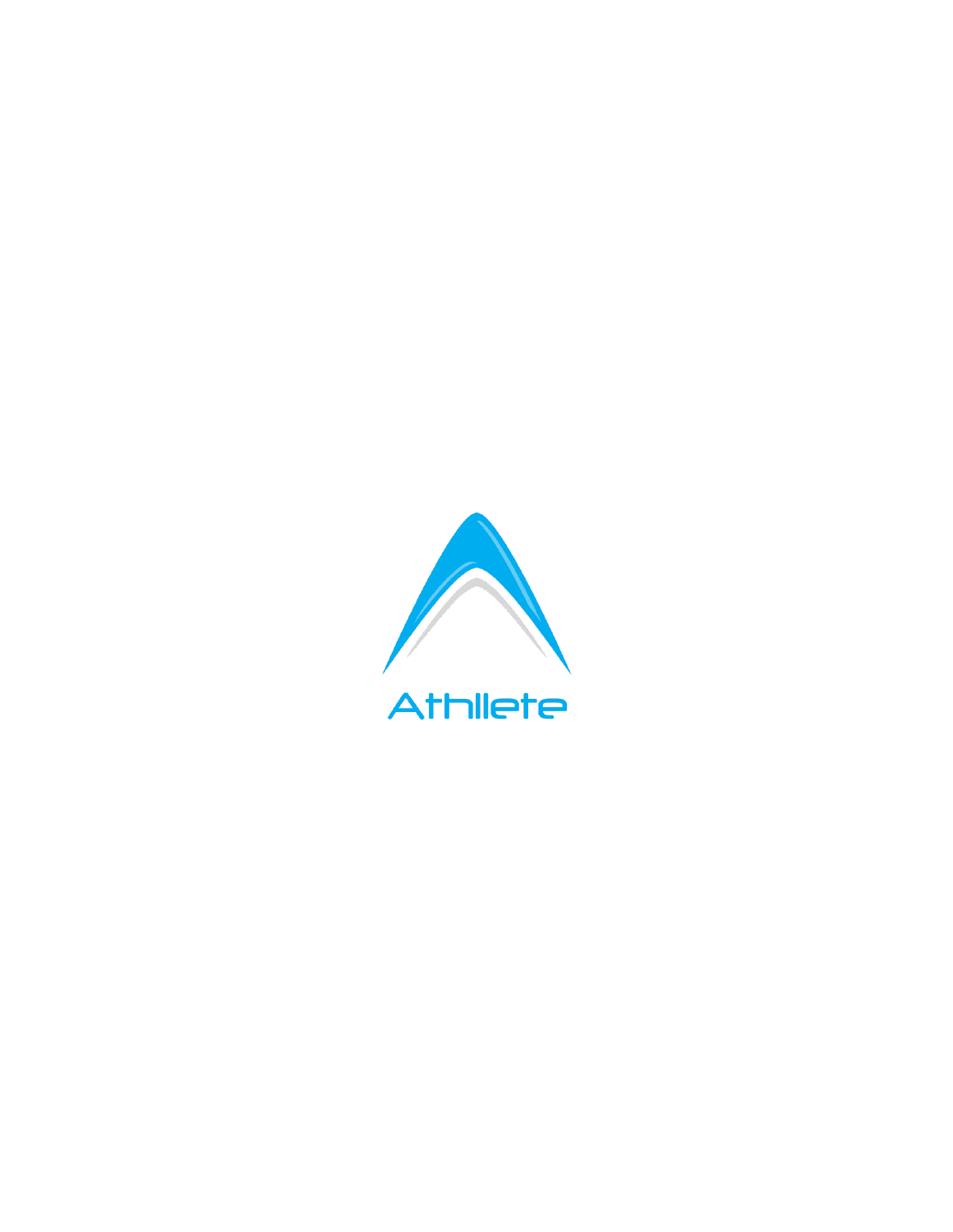### Table of Contents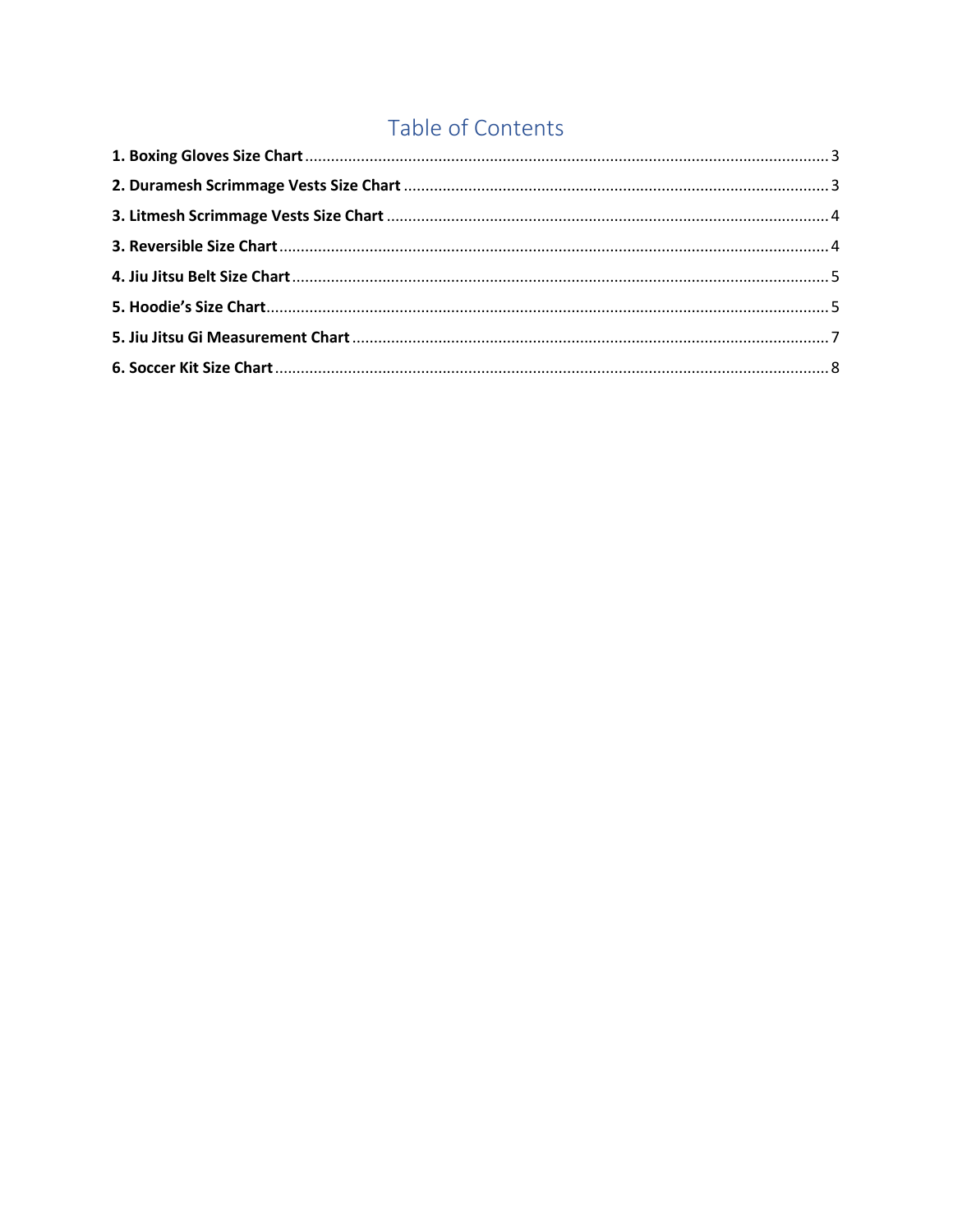# <span id="page-2-0"></span>1. Boxing Gloves Size Chart

| <b>Size</b>      | <b>Fighter Weight</b> |
|------------------|-----------------------|
| 8 oz             | Under 100 LBS         |
| 12 oz            | 100 LBS - 125 LBS     |
| 14 oz            | 125 LBS - 170 LBS     |
| 16 <sub>oz</sub> | Over 170 LBS          |

## <span id="page-2-1"></span>2. Duramesh Scrimmage Vests Size Chart

| <b>Size</b> | <b>Height</b><br><b>Inches</b> | <b>Width</b><br><b>Inches</b> | Suitable for |
|-------------|--------------------------------|-------------------------------|--------------|
| Small       |                                | 18                            | Kids         |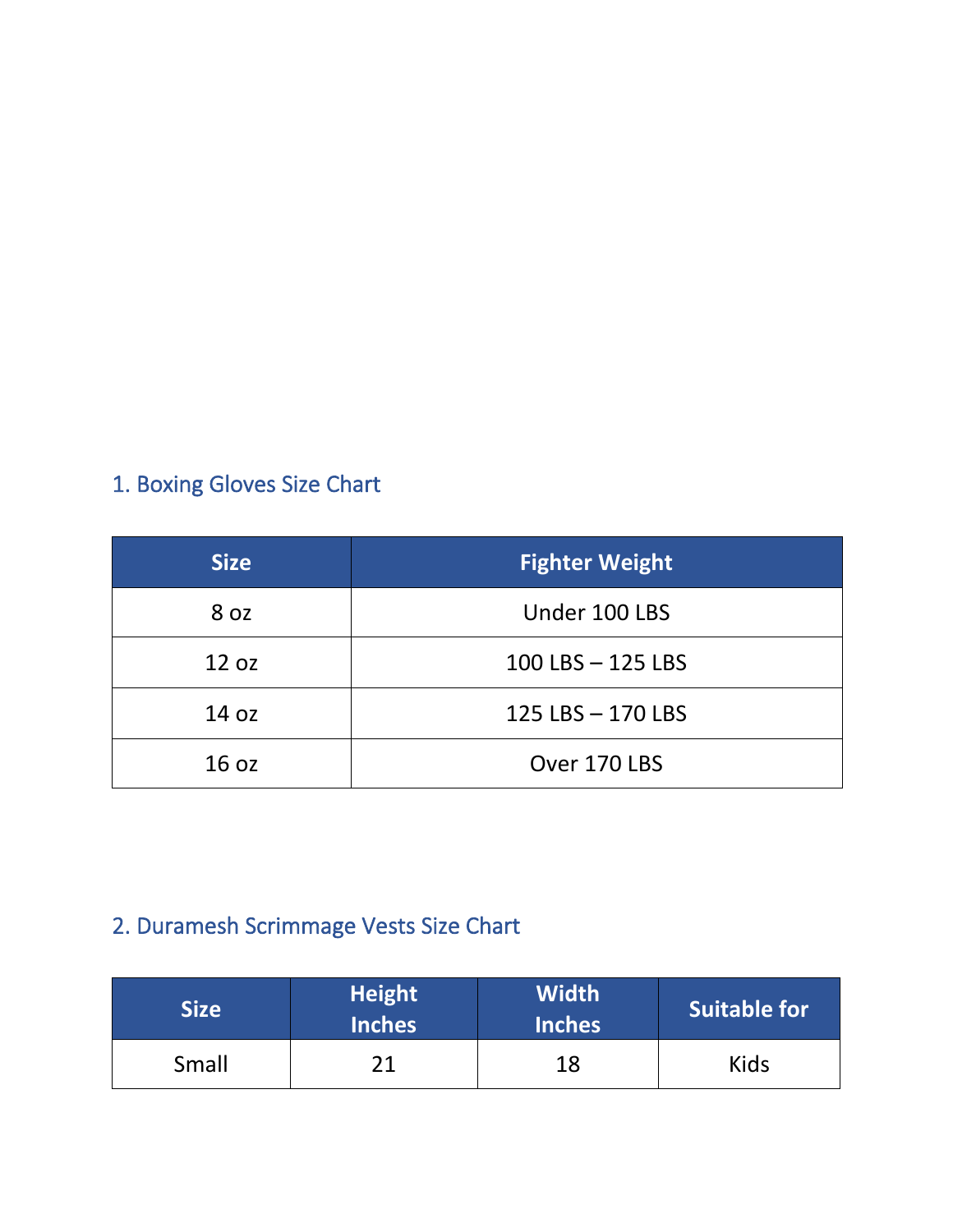| Medium   | 23 | 21 | Youth            |
|----------|----|----|------------------|
| Large    | 25 | 23 | Adult            |
| XX-Large | 27 | 25 | <b>Adult XXL</b> |

## <span id="page-3-0"></span>3. Litmesh Scrimmage Vests Size Chart

| <b>Size</b> | <b>Height</b><br><b>Inches</b> | <b>Width</b><br><b>Inches</b> | <b>Suitable for</b> |
|-------------|--------------------------------|-------------------------------|---------------------|
| Small       | 21                             | 18                            | <b>Kids</b>         |
| Medium      | 23                             | 21                            | Youth               |
| Large       | 25                             | 23                            | Adult               |
| XX-Large    | 27                             | 25                            | <b>Adult XXL</b>    |

### <span id="page-3-1"></span>3. Reversible Size Chart

| <b>Size</b> | <b>Height</b><br><b>Inches</b> | <b>Width</b><br><b>Inches</b> | <b>Suitable for</b> |
|-------------|--------------------------------|-------------------------------|---------------------|
| Small       | 21                             | 18                            | <b>Kids</b>         |
| Medium      | 23                             | 21                            | Youth               |
| Large       | 25                             | 23                            | Adult               |
| XX-Large    | 27                             | 25                            | <b>Adult XXL</b>    |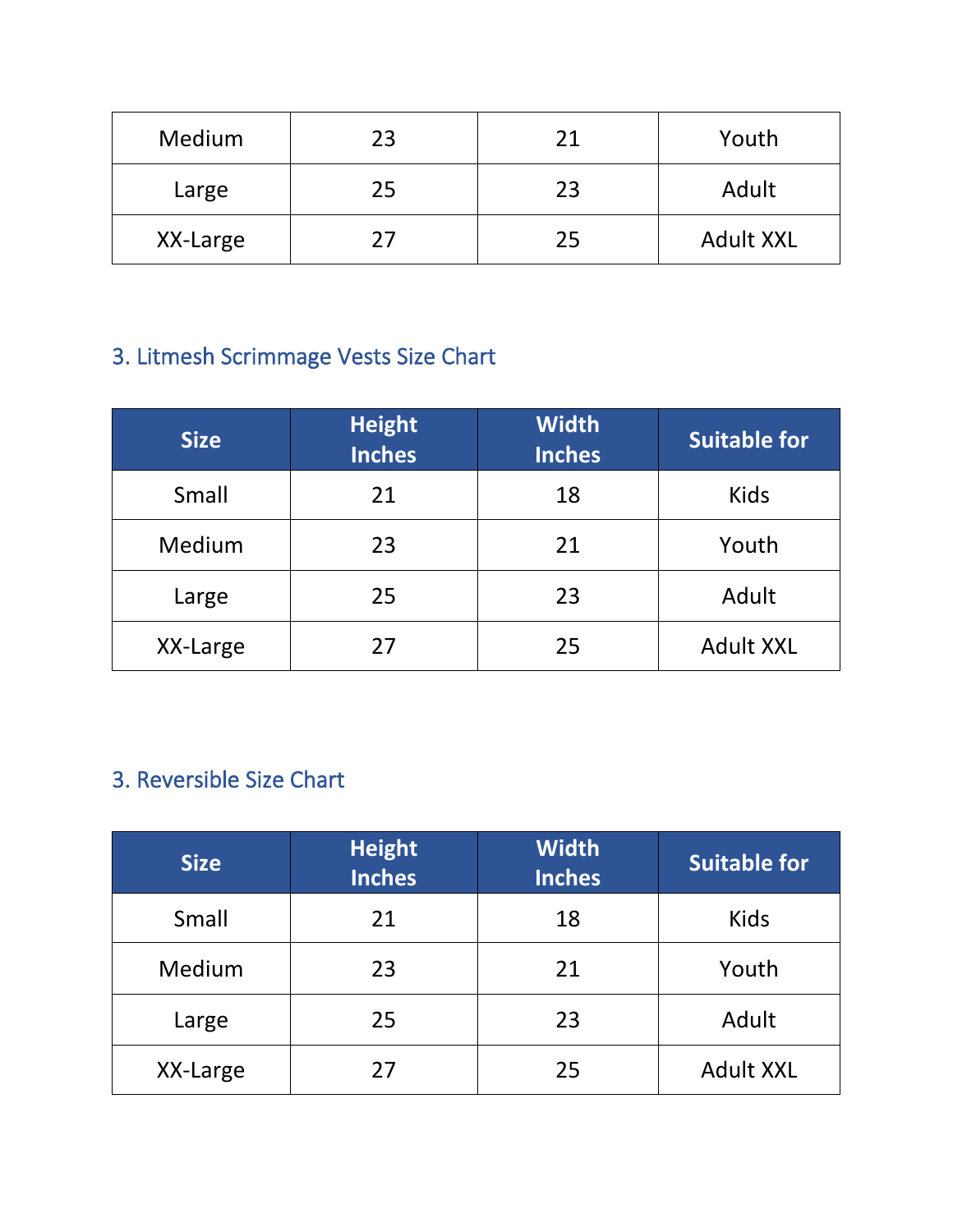### <span id="page-4-0"></span>4. Jiu Jitsu Belt Size Chart

| <b>Size</b>    | Length<br><b>Inches</b> | <b>Width</b><br><b>Inches</b> |
|----------------|-------------------------|-------------------------------|
| A1             | 102                     | 1.75                          |
| A2             | 111                     | 1.75                          |
| A <sub>3</sub> | 118                     | 1.75                          |
| A <sub>4</sub> | 125                     | 1.75                          |

#### <span id="page-4-1"></span>5. Hoodie's Size Chart

|             |               | <b>Body Width</b> |               | <b>Body Length</b> | <b>Sleeves Length</b> |           |  |
|-------------|---------------|-------------------|---------------|--------------------|-----------------------|-----------|--|
| <b>Size</b> | <b>Inches</b> | <b>CM</b>         | <b>Inches</b> | <b>CM</b>          | <b>Inches</b>         | <b>CM</b> |  |
| Medium      | 42            | 107               | 28            | 71                 | 34.5                  | 88        |  |
| Large       | 44            | 112               | 29            | 74                 | 36                    | 91        |  |
| X-Large     | 46            | 117               | 30            | 76                 | 37.5                  | 95        |  |
| XX-Large    | 48            | 122               | 31            | 79                 | 39                    | 99        |  |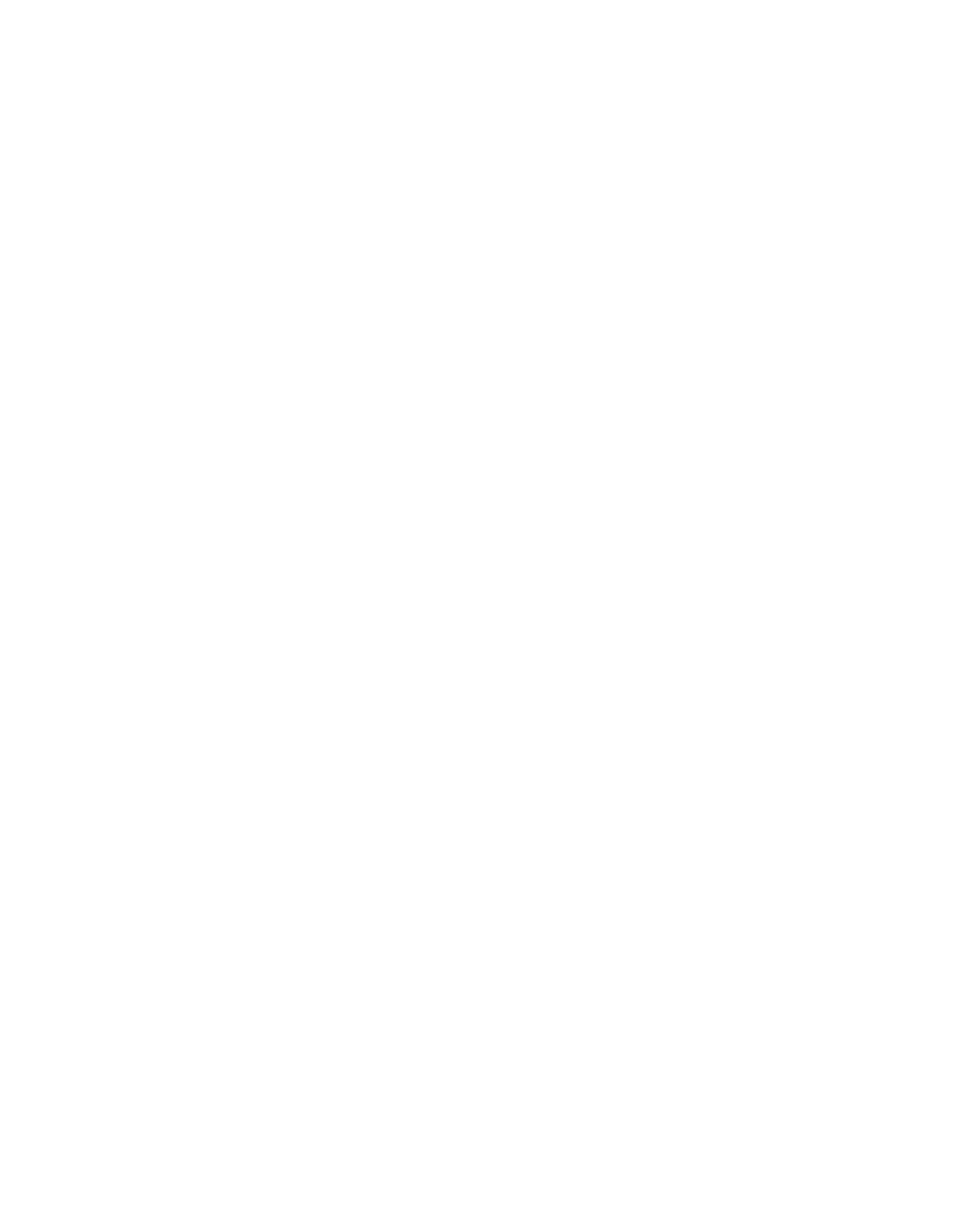#### 5. Jiu Jitsu Gi Measurement Chart

<span id="page-6-0"></span>

| <b>Size</b>     |             | A (Wing Span) |      | <b>B</b> (Jacket Length) | C (Chest) |           | D (Pent Length) |           |             | E(HIP)    |      | F (Waist) | <b>Size</b>     |
|-----------------|-------------|---------------|------|--------------------------|-----------|-----------|-----------------|-----------|-------------|-----------|------|-----------|-----------------|
|                 | <b>Inch</b> | <b>CM</b>     | Inch | CM                       | Inch      | <b>CM</b> | <b>Inch</b>     | <b>CM</b> | <b>Inch</b> | <b>CM</b> | Inch | <b>CM</b> |                 |
| C <sub>00</sub> | 39          | 100           | 22   | 56                       | 17        | 42        | 28              | 71        | 13          | 34        | 12   | 32        | C <sub>00</sub> |
| C <sub>1</sub>  | 43          | 110           | 23   | 58                       | 17        | 43        | 29              | 75        | 15          | 37        | 13   | 35        | C1              |
| C <sub>2</sub>  | 48          | 123           | 24   | 60                       | 18        | 46        | 31              | 79        | 16          | 40        | 14   | 38        | C <sub>2</sub>  |
| C <sub>3</sub>  | 52          | 133           | 27   | 67                       | 19        | 47        | 32              | 82        | 17          | 42        | 15   | 40        | C <sub>3</sub>  |
| C <sub>4</sub>  | 57          | 144           | 28   | 71                       | 20        | 50        | 36              | 93        | 18          | 45        | 16   | 43        | C4              |
| A0              | 62          | 157           | 30   | 75                       | 21        | 53        | 38              | 96        | 21          | 54        | 19   | 48        | A <sub>0</sub>  |
| A1              | 62          | 158           | 30   | 76                       | 21        | 54        | 39              | 98        | 23          | 58        | 20   | 50        | A1              |
| A2              | 64          | 162           | 31   | 80                       | 22        | 56        | 39              | 100       | 24          | 62        | 20   | 52        | A2              |
| A3              | 67          | 171           | 33   | 83                       | 24        | 61        | 40              | 102       | 26          | 65        | 22   | 57        | A <sub>3</sub>  |
| A4              | 70          | 178           | 35   | 88                       | 26        | 65        | 41              | 104       | 26          | 67        | 24   | 62        | A4              |
| A <sub>5</sub>  | 73          | 185           | 36   | 91                       | 27        | 69        | 42              | 106       | 27          | 69        | 26   | 65        | A <sub>5</sub>  |
| A6              | 74          | 189           | 36   | 92                       | 29        | 74        | 43              | 110       | 28          | 72        | 27   | 68        | A6              |